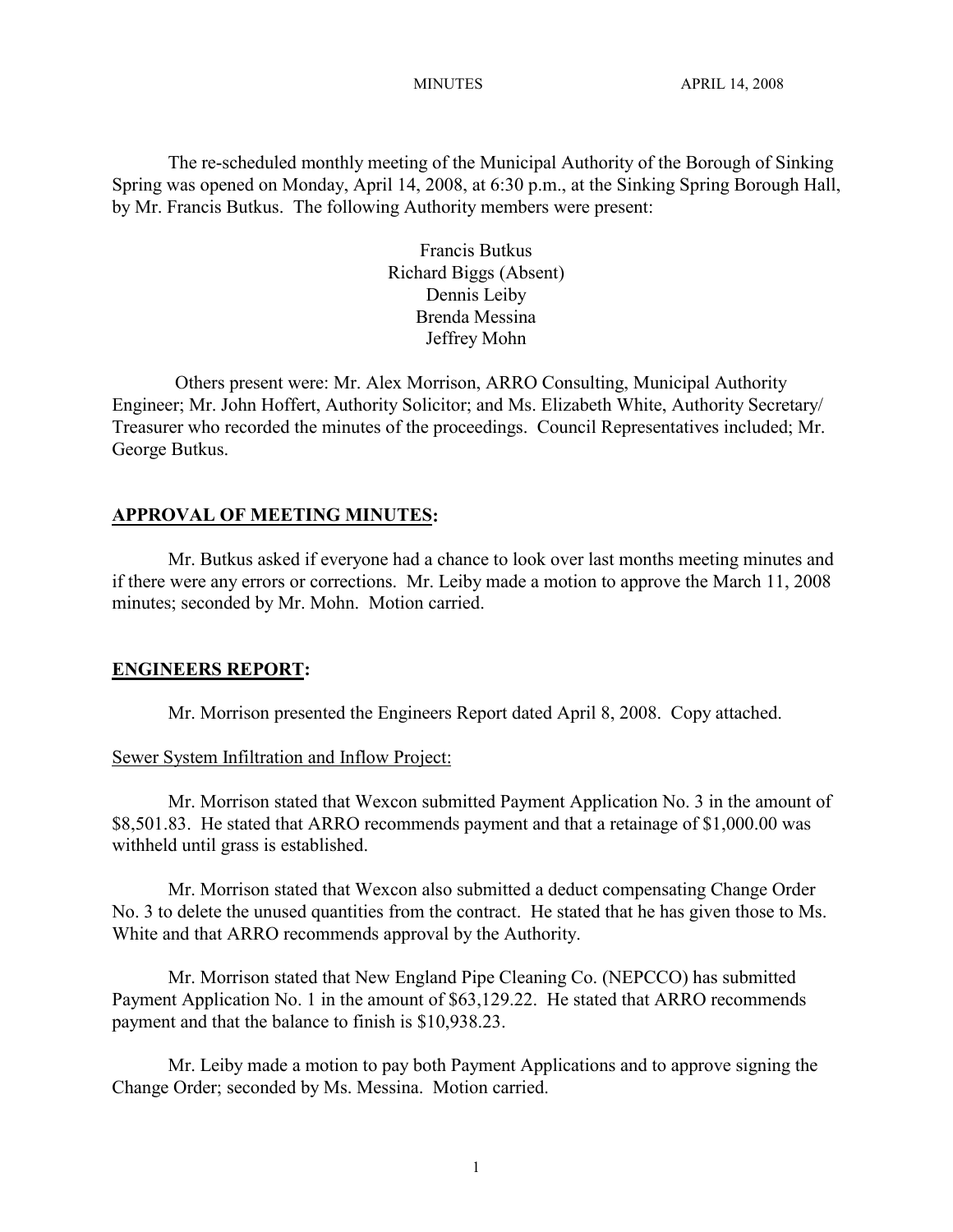# **ENGINEERS REPORT: (Cont.)**

# Mountain Home Road Sanitary System Additions Project:

Mr. Morrison mentioned that there was a start up Tuesday, April 2, 2008 and that all did not go well. He said that they had problems with the pumps and the pipes and that Kuser is working on it. He mentioned that Kuser did submit Payment Application No. 4 in the amount of \$18,833.69 and that ARRO does recommend payment. He mentioned that there is a balance remaining of \$18,325.62. Mr. Leiby made the motion to pay E. Kuser, Inc. \$18,833.69; seconded by Mr. Mohn. Motion carried.

Mr. Leiby asked Mr. Morrison what he thought the problem was. Mr. Morrison stated that there was some settlement of the soil which broke some pipe.

# Wastewater Treatment Plant Project:

Mr. Morrison mentioned that DEP is requiring a "special study." He also mentioned that Mr. Schlott Jr. is preparing a response to the BCM letter. He stated that ARRO is continuing with the design and that there has been no final decision related to the final clarifier and the expansion of capacity.

## Traditions at Sinking Spring Development:

Mr. Morrison mentioned that they are reviewing a set of revised plans that were submitted after ARRO had some comments.

## Infiltration and Inflow Study:

Mr. Morrison mentioned that we are still holding their money until every thing is done and we finalize the value of cost that their poor performance created on this other job. Ms. Messina asked if we have heard from ADS. Mr. Morrison stated that they are waiting patiently.

# Sewer System Capacity Limitations:

Mr. Morrison stated they did have a meeting with Alcon and that he has a letter that he handed out which we will go over later. He stated that Alcon is reviewing their future needs but they also reviewed their capacity to date.

Mr. Morrison mentioned that there is still a problem on Penn Avenue regarding sewer line capacity and that there is not enough capacity to connect upstream. He also mentioned that Borough and Authority staff are considering means of communicating changes in use for properties that increase flow or number of units.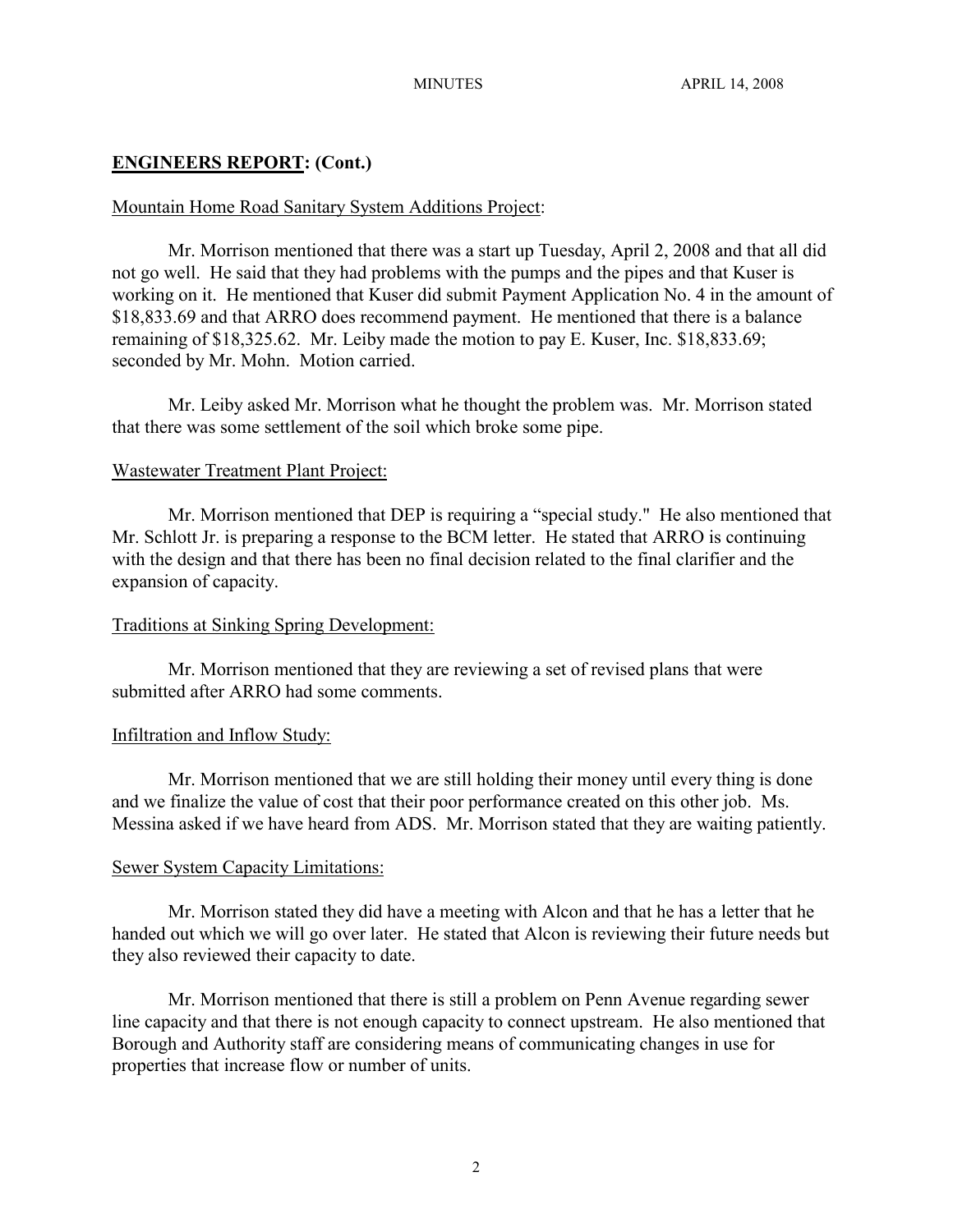#### **ENGINEERS REPORT: (Cont.)**

#### NPDES Discharge Permit:

Mr. Morrison stated that ARRO is working with Mr. Juzyk of Miller Environmental concerning the NPDES discharge permit renewal. He mentioned that there is a cost associated with the testing and that the Authority has agreed to pay that as long as Miller Environmental provides a cover letter explaining what it is before we have to do it.

#### Alcon Letter:

Mr. Morrison stated that we received a short letter from Alcon. He stated that when we had our meeting with them we could basically justify two (2) EDU's when they first connected and then there was a purchase of twelve (12) more EDU's that we could also confirm for a total of fourteen (14) EDU's. He stated that a decision should be made tonight on those fourteen (14) EDU's in relation to how many units to charge them for the sewer billing. He stated that it is really a Borough issue, but the Borough is looking to the Authority for this billing cycle. He stated that in the letter it states that we should contact them so we can adjust future sewer bills. He stated that he has not contacted them as of yet because we just received the letter today. He stated that as of now we are only billing them for two (2) units and that we can charge them for fourteen (14) units without question. According to Alcon's letter they are using sixty-nine (69) EDU's. He stated that he will contact Alcon and discuss future sewer billings and decide if we are going to charge them for sixty-nine(69) units. Discussion ensued.

#### **JOHN HOFFERT:**

Mr. Hoffert stated that Ms. Heidi Masano and Mr. Fitzpatrick are still working on amendments to the operating agreement between the Municipal Authority of the Borough of Sinking Spring, the Township of South Heidelberg and the Municipal Authority of the Township of South Heidelberg. He stated that it is under review by Mr. Morrison. He stated that one of the big issues will be for the Borough and everybody to agree to how many GPD's or capacity Forino has available. He stated that Ms. Masano suggested that we split the difference between what Forino thinks he has and what we believe he has and go with that number. He stated that we are waiting for the Borough to review it. He mentioned that Mr. Fitzpatrick and Ms. Masano got his comments on it. Mr. Butkus asked if the agreement addresses going from the present billing system to the volume billing and withdrawing some of their flow that has been going to Spring. Mr. Hoffert stated that is does. Discussion ensued.

Mr. Hoffert mentioned that he received a call from Mr. Fred Reigel regarding Grande and South Hull Street. He stated that they are not going ahead with their plans and that they are not going to apply for a variance to put those twelve (12) units in. He stated that he is just going to go back to the four (4) original units.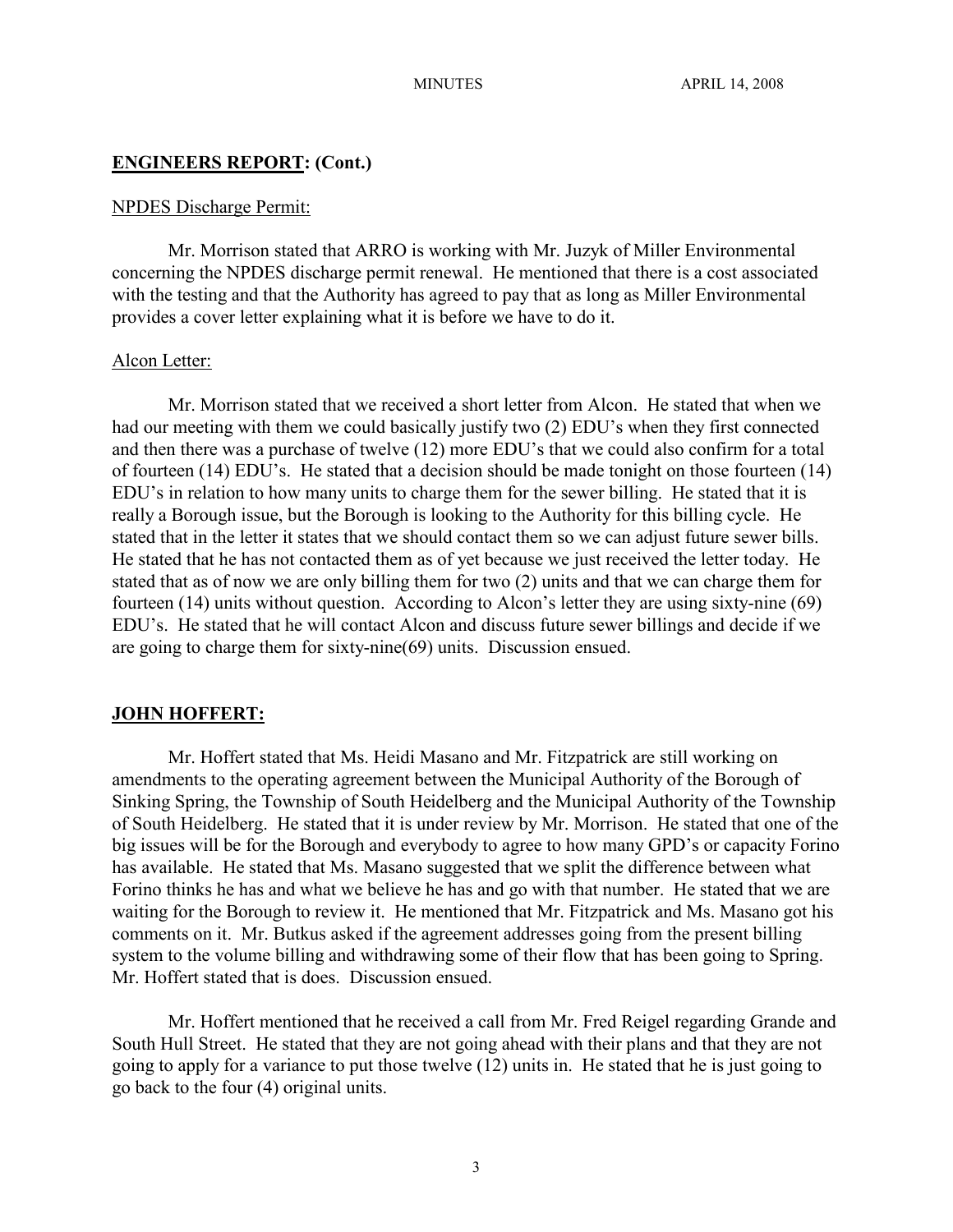## **JOHN HOFFERT: (Cont.)**

Discussion ensued concerning the cost to dig up and replace the line on Columbia Avenue. Mr. Morrison stated that it would probably be more than \$200.00 per foot.

# **APPROVAL OF BILLS:**

Mr. Butkus stated that we have four bills from ARRO Consulting totaling \$19,292.72. Ms. Messina made a motion to pay ARRO's bills in the amount of \$19,292.72; seconded by Mr. Leiby. Motion carried.

Mr. Butkus stated that we have a bill from Earth Engineering for \$12,590.00 for the soil boring at the treatment plant. Mr. Mohn made a motion to approve payment to Earth Engineering for \$12,590.00; seconded by Ms. Messina. Motion carried.

Mr. Butkus stated that we have a bill from Eimco for \$63,213.00 for the part that was ordered last year that was finally delivered. Mr. Leiby made a motion to pay Eimco bill in the amount of \$63,213.00; seconded by Ms. Messina. Motion carried.

Mr. Butkus stated that we have a bill from Reinsel for the audit in the amount of \$2,050.00. Mr. Leiby made a motion to pay Reinsel's bill in the amount of \$2,050.00; seconded by Ms. Messina. Motion carried.

Mr. Butkus stated that we have a bill from Mr. Hoffert for \$550.00 for services rendered through April 14, 2008. Ms. Messina made a motion to pay Mr. Hoffert's bill in the amount of \$550.00; seconded by Mr. Leiby. Motion carried.

Mr. Butkus stated that we have a bill from the Borough in the amount of \$201.91 for Ms. White's time when the Authority auditor was here and they also included the cost of a box of paper for coping that has been done over the years. Mr. Leiby made a motion to pay the Borough's bill in the amount of \$201.91; seconded by Ms. Messina. Motion carried

Mr. Butkus stated that we have a bill from Ms. White in the amount of \$280.00 for services rendered for March 2008. Motion was made by Mr. Leiby to pay Ms. White's bill in the amount of \$280.00; seconded by Ms. Messina. Motion carried.

Discussion ensued concerning the Borough's responsibility to pay the Authority's operating costs. Mr. Butkus mentioned that they only thing the tapping fee money can be used for is paying down the debt and capital improvements.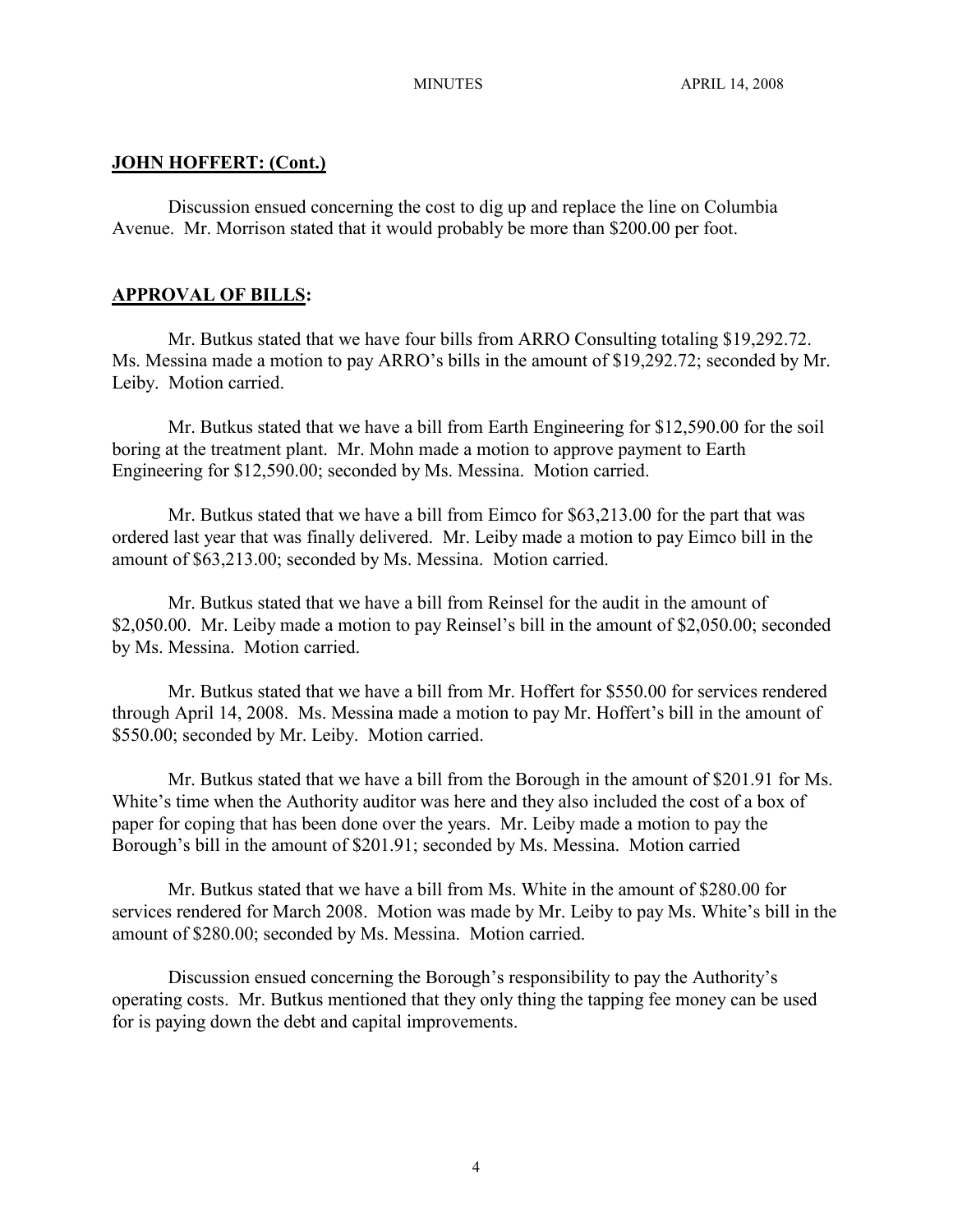### **TREASURER'S REPORT:**

Mr. Butkus asked if everyone had received a copy of the Treasurer's Report dated April 8, 2008 and if anyone had any questions. Mr. Butkus noted that the checking account balance is coming down and that it is nothing to be excited about because we have done everything that is legally right with the money. He mentioned that we will be reimbursed for the Wexcon and NEPCO bills. Ms. White asked if the Borough was supposed to reimburse the Authority for the engineering costs for that project also. Mr. Butkus stated that they probably should and instructed Ms. White to figure out how much it is. Mr. Morrison stated that is should all be on one work order.

Motion was made by Mr. Leiby to accept the Treasurer's Report; seconded by Ms. Messina. Motion carried.

#### **MR. GEORGE BUTKUS:**

Mr. George Butkus mentioned that the study group regarding the operational status of this Authority met once in April and the next meeting is scheduled for the first Monday of May. He stated that they came up with a list of people that they wanted to ask questions of. He stated that they are people from functioning Authorities and places that disbanded their Authorities.

Mr. George Butkus mentioned that Mr. Schmidt received a call from the superintendent of the Wilson School District questioning where the school was supposed to get their capacity for sewage for the new Junior High because Lower Heidelberg does not have any to sell them. He stated that Lower is not currently utilizing all of the capacity they bought in the last upgrade but they have divvied it up and sold it various developers so they do have it on their books to sell to anyone. He stated that Lower Heidelberg's response to the School District was that they had planned that the School's capacity would be in the next upgrade at the Sinking Spring plant but they have not heard anything on that. He stated that the School District has gone to DEP and they are now citing the need for the school. He stated that there are some members of Council that now feel that DEP will force the Borough to go along with the Clarifier as an operational need for the plant. Discussion ensued.

Mr. George Butkus mentioned that it is his understanding that Mr. Schlott's concern is that before we get the order to upgrade or concurrent with that we will also get a cease and desist all new connections order from DEP. Which would mean that Traditions could not go forward and no new connections could be made to the plant.